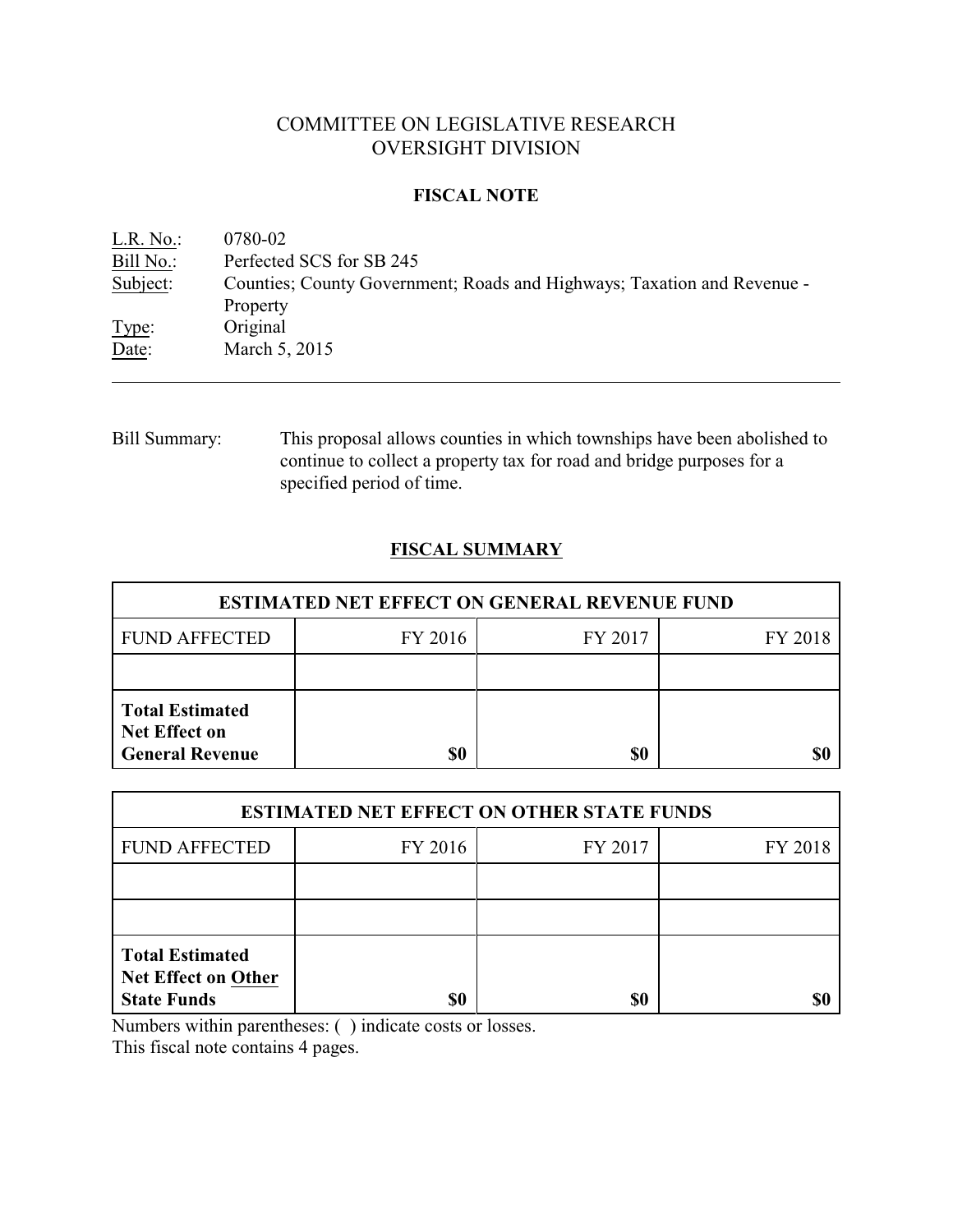L.R. No. 0780-02 Bill No. Perfected SCS for SB 245 Page 2 of 4 March 5, 2015

| <b>ESTIMATED NET EFFECT ON FEDERAL FUNDS</b>                        |         |         |         |  |
|---------------------------------------------------------------------|---------|---------|---------|--|
| <b>FUND AFFECTED</b>                                                | FY 2016 | FY 2017 | FY 2018 |  |
|                                                                     |         |         |         |  |
|                                                                     |         |         |         |  |
| <b>Total Estimated</b><br>Net Effect on All<br><b>Federal Funds</b> | \$0     | \$0     |         |  |

| <b>ESTIMATED NET EFFECT ON FULL TIME EQUIVALENT (FTE)</b>    |         |         |         |  |
|--------------------------------------------------------------|---------|---------|---------|--|
| <b>FUND AFFECTED</b>                                         | FY 2016 | FY 2017 | FY 2018 |  |
|                                                              |         |         |         |  |
|                                                              |         |         |         |  |
| <b>Total Estimated</b><br><b>Net Effect on</b><br><b>FTE</b> |         |         |         |  |

 $\Box$  Estimated Net Effect (expenditures or reduced revenues) expected to exceed \$100,000 in any of the three fiscal years after implementation of the act.

| <b>ESTIMATED NET EFFECT ON LOCAL FUNDS</b> |                |                |                |  |
|--------------------------------------------|----------------|----------------|----------------|--|
| <b>FUND AFFECTED</b>                       | FY 2016        | FY 2017        | FY 2018        |  |
| Local Government                           | \$0 to Unknown | \$0 to Unknown | \$0 to Unknown |  |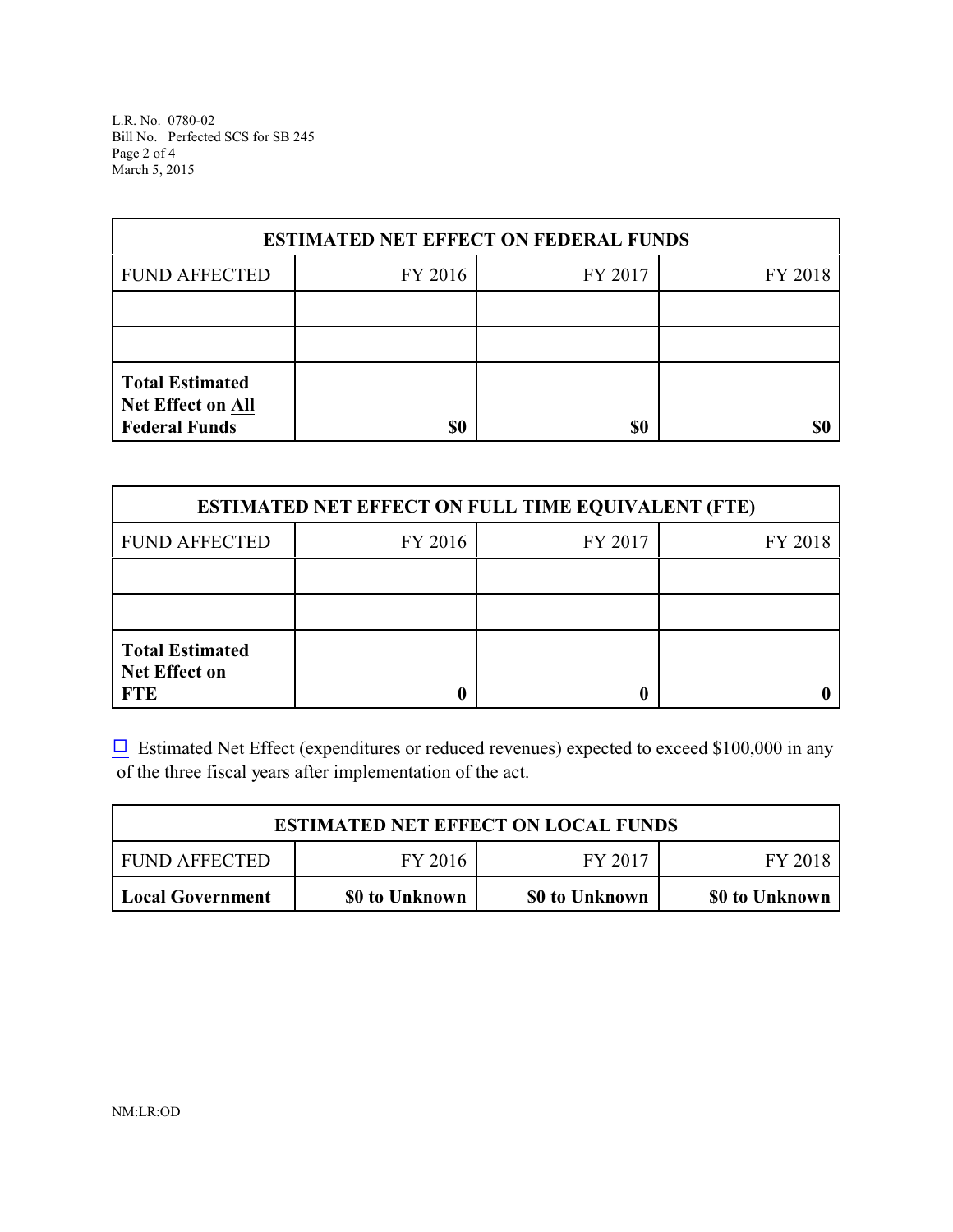L.R. No. 0780-02 Bill No. Perfected SCS for SB 245 Page 3 of 4 March 5, 2015

#### **FISCAL ANALYSIS**

#### ASSUMPTION

Officials at the **Office of the State Auditor** assume no fiscal impact from this proposal.

In response to a previous version, the **State Tax Commission** assumed no fiscal impact from this proposal.

Officials at the **Platte County Board of Election Commission** and St. Louis County each assume no fiscal impact to their respective entities from this proposal.

**Oversight** did not receive sufficient fiscal impact responses from counties with townships to make a determination on the impact of property tax revenue from this proposal. Under current law, once a township is abolished, property taxes are not collected for the abolished township. Under this proposal, property taxes would continue to be collected for a period of one calendar year following the abolishment of the township or until the voters of the county have approved a tax levy for road and bridge purposes, whichever occurs first. Therefore, Oversight will reflect a \$0 to unknown impact to counties in the fiscal note.

| <b>FISCAL IMPACT - State Government</b>                                      | FY 2016        | FY 2017        | FY 2018        |
|------------------------------------------------------------------------------|----------------|----------------|----------------|
|                                                                              | <u>\$0</u>     | <u>\$0</u>     | <u>\$0</u>     |
| FISCAL IMPACT - Local Government                                             | FY 2016        | FY 2017        | FY 2018        |
| <b>COUNTY FUNDS</b>                                                          |                |                |                |
| Loss - Counties - in revenue from<br>property taxes from abolished townships | \$0 to Unknown | \$0 to Unknown | \$0 to Unknown |
| <b>ESTIMATED NET EFFECT ON</b><br><b>COUNTY FUNDS</b>                        | \$0 to Unknown | \$0 to Unknown | \$0 to Unknown |

#### FISCAL IMPACT - Small Business

This proposal could have a direct fiscal impact to small businesses.

NM:LR:OD